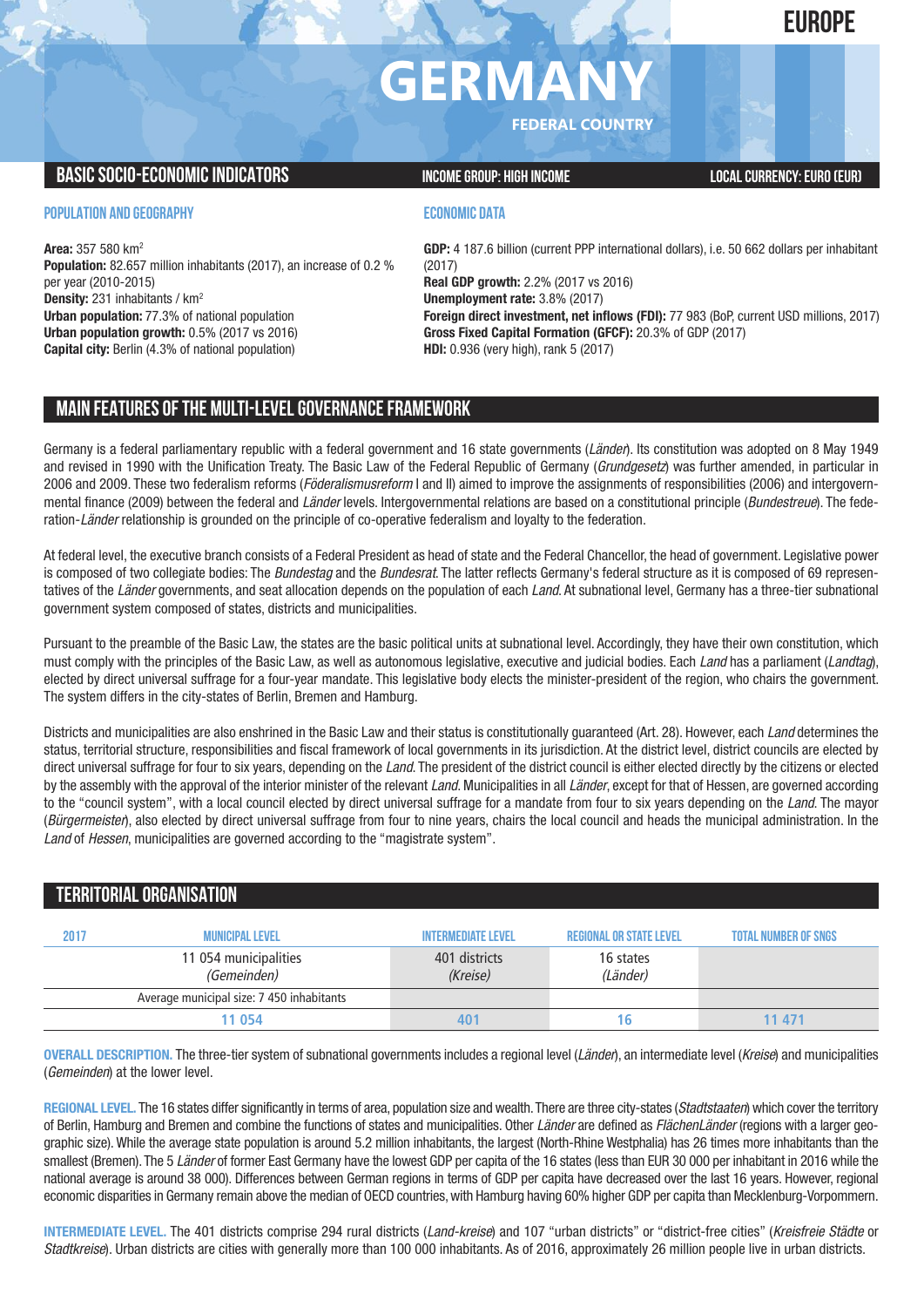**MUNICIPALITIES.** There are 11 054 municipalities in 2017-2018, including 2 061 urban municipalities (towns or cities called *Städte* that have either historic town rights or significant population). The number of municipalities has decreased regularly in recent decades, as a result of municipal amalgamation policies. Mergers were carried out by several *Länder* in the 1970s (Baden-Württemberg, Hessen, North Rhine-Westphalia), after 1990 in the former East Germany (e.g. in Brandenburg in 2003) and, more recently, in the *Land* of Saxony-Anhalt (from 1 015 municipalities in 2008 to 222 in 2012). Overall, the number of German municipalities has decreased from 16 216 in 1990 to the current number (i.e. a drop of one-third). Today, the average municipal size conceals wide disparities between *Länder*. In four *Länder* that have numerous municipalities, the average municipal size is under 2 600 inhabitants. Overall, the median municipal size in Germany was around 1 700 inhabitants in 2016-2017 and 54% of German municipalities have less than 2 000 inhabitants.

**INTER-MUNICIPAL CO-OPERATION** is strongly encouraged by the *Länder*, which decide independently on the rules of establishing such bodies. There are around 4 530 municipal associations (*Gemeindeverband*),which have different forms and status: offices, joint municipalities, association of communities and syndicates. Syndicates (*Zweckverbände*) in particular are special-purpose associations created to deliver standard local services such aswaste management,water andwastewater or transport. They are widespread throughout Germany and are one of the most common and oldest forms of inter-municipal co-operation in the country.

**AT METROPOLITAN LEVEL.** Germany does not have a systematic nation-wide approach but has various spatial scales and governance arrangements. This has been the case since the 1990s, in particular, when municipalities based in metropolitan areas were encouraged to co-operate in the areas of economic development, infrastructure planning, spatial planning or waste management. The German Ministerial Conference on Spatial Planning officially recognises 11 European metropolitan regions in Germany. These regions have worked together since 2001 through the Network of European Metropolitan Regions in Germany (IKM).

### **SUBNATIONALGOVERNMENT RESPONSIBILITIES**

According to the Basic Law, all legislative and administrative functions are assigned to the *Länder*, except for those under the exclusive competency of the federal government. *Länder*'s responsibilities are very broad, covering all main areas. Joint federal-*Länder* tasks were introduced in 1969, and there is some overlap in several areas (e.g. vocational education and training). The 2006 constitutional reform clarified responsibilities by reducing the legislative areas subject to Bundesrat veto and the number of areas in the field of concurrent legislation to 31. As compensation, the reform transferred new exclusive responsibilities to the *Länder*, in particular for secondary education and paying the wages of public employees.All *Länder* enjoy the same degree of legislative power and the same responsibilities but the 2006 reform also introduced opt-outs in six policy areas (e.g. higher education, environmental protection). This right to stray from federal legislation is an innovative new instrument for the *Länder*, introducing a degree of asymmetry into German federalism. A current reform entails the redistribution of some key competencies between the Federal Government and the *Länder* especially in the transport sector.

Functions of local authorities are defined by each *Land* and vary considerably from one *Land* to another. As a result, the degree of decentralisation at local level also differs greatly among the *Länder*. Responsibilities usually include both mandatory and discretionary functions. In recent years, local governments have been empowered with new responsibilities, in particular in the social sector (e.g. the payment of basic security money for pensioners and disabled people, 2005 Hartz IV reform, and the legal right to municipal childcare for children under the age of three). Towns or cities called *Städte* have some additional powers, in particular in administrative matters devolved by the state.

Over 800 local public companies, partly or wholly owned by the municipalities, cover activities such as electricity, gas and water services. During the New Public Management era, some local public services have also been privatised (e.g., housing, water and sanitation, energy). Today, many municipalities are trying to regain control over important local services and utilities, especially in the field of energy supply.

#### **Main responsibilitysectors and sub-sectors**

|                                          | <b>STATE LEVEL</b>                                                                                                                                        | <b>INTERMEDIATE LEVEL</b>                                                                                             | <b>MUNICIPAL LEVEL</b>                                                                                                                               |
|------------------------------------------|-----------------------------------------------------------------------------------------------------------------------------------------------------------|-----------------------------------------------------------------------------------------------------------------------|------------------------------------------------------------------------------------------------------------------------------------------------------|
| 1. General public<br>services            | Internal administration, including<br>salaries and benefits of all public<br>employees (exclusive); Justice (concurrent);<br>Local government (exclusive) | Internal administration                                                                                               | Internal administration including staff management;<br>Some administrative duties devolved<br>by the state to Städte                                 |
| 2. Public order<br>and safety            | Police (exclusive)                                                                                                                                        | Fire protection; Disaster control service;<br>Rescue services                                                         | Local security                                                                                                                                       |
| 3. Economic affairs /<br>transports      | Regional economic development;<br>Labour and economic law (concurrent)                                                                                    | Secondary roads; Public transport;<br>Promotion of economic activity and tourism,<br>pedestrian areas and cycle lanes | Local roads, local public transport;<br>Waterways; Local economic development;<br>Local tourism; Energy supply utilities; Waterways                  |
| 4. Environmental<br>protection           | Environment (concurrent)                                                                                                                                  | Nature and landscape protection;<br>Maintenance of nature parks<br>Household waste collection and treatment           | Waste water management;<br>Local green areas                                                                                                         |
| 5. Housing and<br>community<br>amenities | Housing and community amenities<br>(concurrent)                                                                                                           | Spatial planning at district level;<br>Building permits and inspection                                                | Urban development planning (Land use and building plans);<br>Urban development and regeneration;<br>Water supply and sewerage;<br>Housing incentives |
| 6. Health                                | Health (concurrent)                                                                                                                                       | District hospitals (construction<br>and maintenance)                                                                  | Health care and veterinary affairs                                                                                                                   |
| 7. Recreation,<br>culture & religion     | Culture (exclusive power)                                                                                                                                 | Public libraries (construction and<br>maintenance); Support for cultural activities                                   | Culture; Sports;<br>Recreational areas and leisure                                                                                                   |
| 8. Education                             | Education including universities<br>(construction and maintenance); Adult<br>education colleges; Support for pupil exchanges                              | Secondary schools and technical schools<br>(construction and maintenance)                                             | Primary schools                                                                                                                                      |
| 9. Social<br>protection                  | Social welfare (concurrent)                                                                                                                               | Social welfare and youth welfare;<br>Social welfare infrastructure                                                    | Social aid and youth;<br>Child care                                                                                                                  |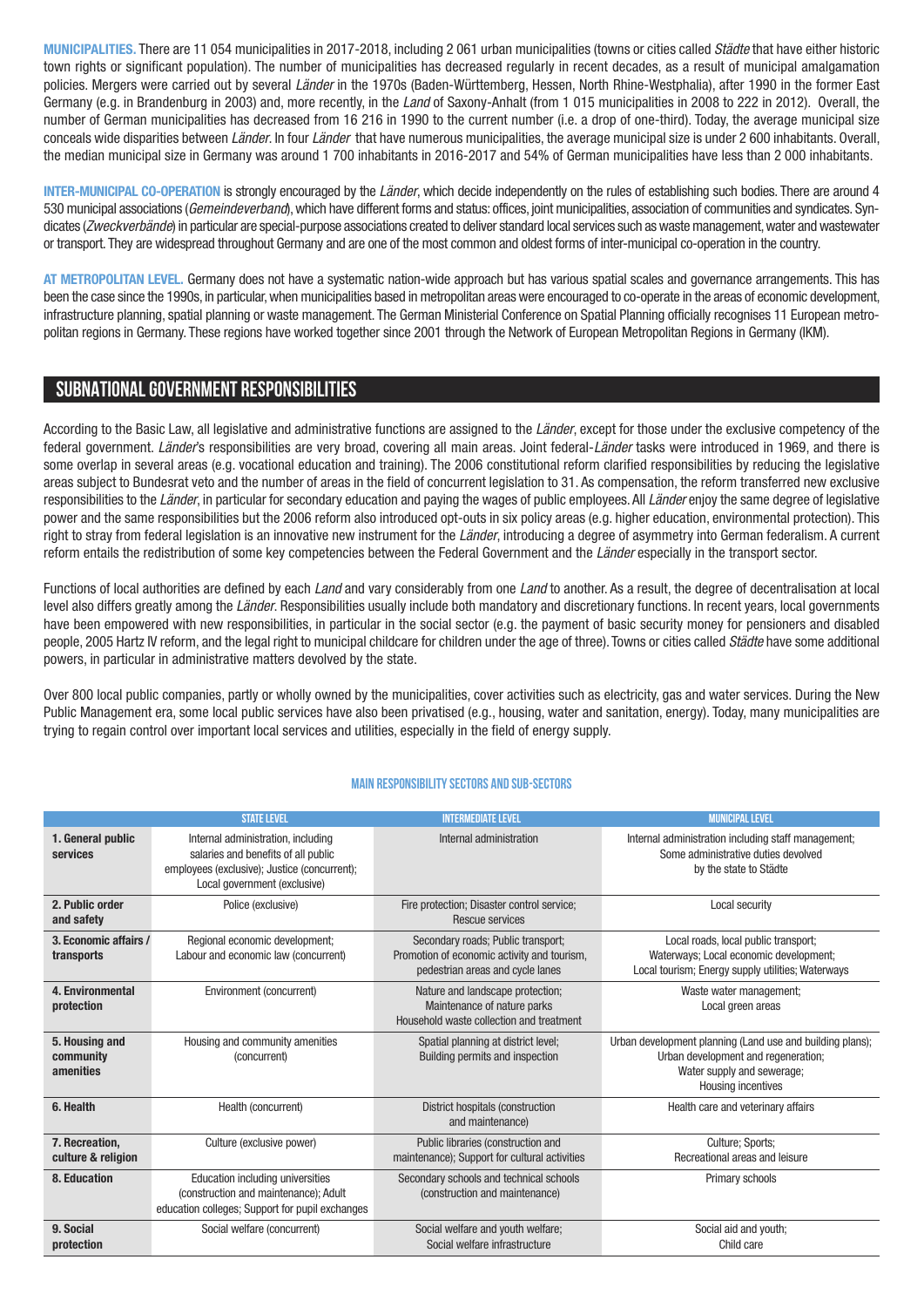# **GERMA**

**FEDERAL COUNTRY**

**EUROPE**

# **SUBNATIONAL, STATE AND LOCAL GOVERNMENT FINANCE**

| <b>Scope of fiscal data:</b> state governments, districts and municipalities;<br>municipal associations including special purpose associations; | <b>SNA 2008</b> | Availability of fiscal data: | Quality/reliability of fiscal data: |
|-------------------------------------------------------------------------------------------------------------------------------------------------|-----------------|------------------------------|-------------------------------------|
| non-market producers and non-profit institutions                                                                                                |                 | Hiah                         | <b>High</b>                         |
| controlled by states and local governments.                                                                                                     |                 |                              |                                     |

**GENERAL INTRODUCTION.** The Basic Law sets out detailed fiscal provisions relating to revenues and expenditures, in particular the assignment of intergovernmental transfers, exclusive and shared taxes as well as equalisation principles between the federal government and the *Länder*. It also includes specific arrangements regarding municipalities, although local government financing is established by each *Land*. The 2009 Federalism reform II on financial arrangements was supposed to address the system of intergovernmental finances. However, it did not result in a comprehensive restructuring of the system of fiscal federalism focusing mainly on agreeing on the phasing out in 2019 of transfers (*Solidarpakt* II and existing horizontal system) and introducing the "debt brake" to reduce future public debts (see below). Financial relations between the Federation and the *Länder* were recently reorganised to strengthen the role of the federal government, under an act of July 2017 amending the Basic Law and an act of August 2017 concerning the reorganisation of the federal financial equalisation scheme from 2020 and amending the budgetary law.

#### **SUBNATIONALGOVERNMENTEXPENDITURE BYECONOMICCLASSIFICATION**

| 2016                            |                | <b>DOLLARS PPP / INH.</b> |         | % GDP      |              |         | % SUBNATIONAL, STATE AND LOCAL<br><b>GOVERNMENT EXPENDITURE</b> |              |         | % GENERAL GOVERNMENT EXPENDITURE<br>(SAME EXPENDITURE CATEGORY) |       |     |       |       |
|---------------------------------|----------------|---------------------------|---------|------------|--------------|---------|-----------------------------------------------------------------|--------------|---------|-----------------------------------------------------------------|-------|-----|-------|-------|
|                                 | <b>SNG</b>     | <b>State</b>              | Local   | <b>SNG</b> | <b>State</b> | Local   | <b>SNG</b>                                                      | <b>State</b> | Local   |                                                                 | State |     | Local |       |
| <b>Total expenditure</b>        | 10 377         | 6484                      | 3893    | 21.2%      | 13.3%        | 8.0%    | 100%                                                            | 100%         | 100%    |                                                                 |       |     |       |       |
| Inc. current expenditure        | 9 2 0 8        | 5758                      | 3 4 5 0 | 18.8%      | 11.8%        | 7.1%    | 88.7%                                                           | 88.8%        | 88.6%   | Total                                                           |       |     |       |       |
| Staff expenditure               | 2864           | 935                       | 929     | 5.9%       | 4.0%         | 1.9%    | 27.6%                                                           | 29.9%        | 23.8%   | expenditure                                                     |       |     | 48.3% |       |
| Intermediate consumption        | 1624           | 748                       | 875     | 3.3%       | 1.5%         | 1.8%    | 15.6%                                                           | 11.5%        | 22.5%   |                                                                 |       |     |       |       |
| Social expenditure              | 2032           | 958                       | 1074    | 4.2%       | 2.0%         | 2.2%    | 19.6%                                                           | 14.8%        | 27.6%   | Staff<br>expenditure                                            |       |     |       | 78.0% |
| Subsidies and current transfers | 2 4 2 0        | 905                       | 514     | 5.0%       | 3.9%         | 1.1%    | 23.3%                                                           | 29.4%        | 13.2%   |                                                                 |       |     |       |       |
| <b>Financial charges</b>        | 267            | 211                       | 56      | 0.5%       | 0.4%         | 0.1%    | 2.6%                                                            | 3.2%         | 1.4%    | Social                                                          | 17.3% |     |       |       |
| <b>Others</b>                   | $\overline{2}$ |                           |         | $0.0\%$    | 0.0%         | $0.0\%$ | 0.0%                                                            | $0.0\%$      | $0.0\%$ | benefits                                                        |       |     |       |       |
| Incl. capital expenditure       | 1 1 6 9        | 726                       | 443     | 2.4%       | 1.5%         | 0.9%    | 11.3%                                                           | 11.2%        | 11.4%   |                                                                 |       |     |       |       |
| Capital transfers               | 488            | 382                       | 106     | 1.0%       | 0.8%         | 0.2%    | 4.7%                                                            | 5.9%         | 2.7%    | <b>Direct</b><br>investment                                     |       |     |       | 67.8% |
| Direct investment (or GFCF)     | 681            | 344                       | 337     | 1.4%       | 0.7%         | 0.7%    | 6.6%                                                            | 5.3%         | 8.7%    | 0%                                                              | 20%   | 40% | 60%   | 80%   |

**EXPENDITURE.** German SNGs are key economic and social actors, responsible for almost half of public spending, ranking 8th in the OECD. However, Germany ranks 7th among the nine OECD federal countries. SNGs are key public employers, accounting for more than three-quarters of total public staff spending. The *Länder* account for 63% of SNG spending and 68% of SNG staff spending. Within the local sector, municipalities and municipal associations account for the lion's share of local spending. Compared to the average for OECD unitary countries (9.2% of GDP and 28.7% of public expenditure), spending responsibilities of local governments in Germany are significantly lower.

**DIRECT INVESTMENT.** Public investment is lower in Germany than in other OECD countries (2.1% of GDP vs 3.0% in the OECD in 2016) and has increased at a slower rate than the OECD average. The share of SNGs in public investment is higher than the average of OECD federal countries (62.3%) but it remains low in relation to GDP (1.4% vs 1.8% in the 9 federations). *Länder* and local governments each accounted for half of SNG investment in 2016; in the past, however, municipalities played a bigger role. In fact, in 2010, they carried out 58% of public investment vs 33% today. The share of direct investment in SNG expenditure is lower compared to the OECD (10.7% in 2016 in the OECD). Cities and municipalities with few economic resources have substantially reduced their investments in recent years, although SNG investment has appeared to be rebounding since 2015. Areas with the biggest shortfall are roads and transport infrastructure, administration and schools. In response to this challenge, the federal government has taken a comprehensive approach to stimulating the rate of investment by providing financial relief for municipalities during the 2013-2018 period. This support included a revision of the Basic Law in October 2016 to allow the Federal Government to provide financial support - through the Municipal Investment Promotion Fund - to financially weak municipalities for investments in schools and vocational schools. The federal government also increased funding to the *Länder* and municipalities for urban development, housing construction and integration of refugees, and to support capacity-building at local level through a new service agency, which has been operational since 2017.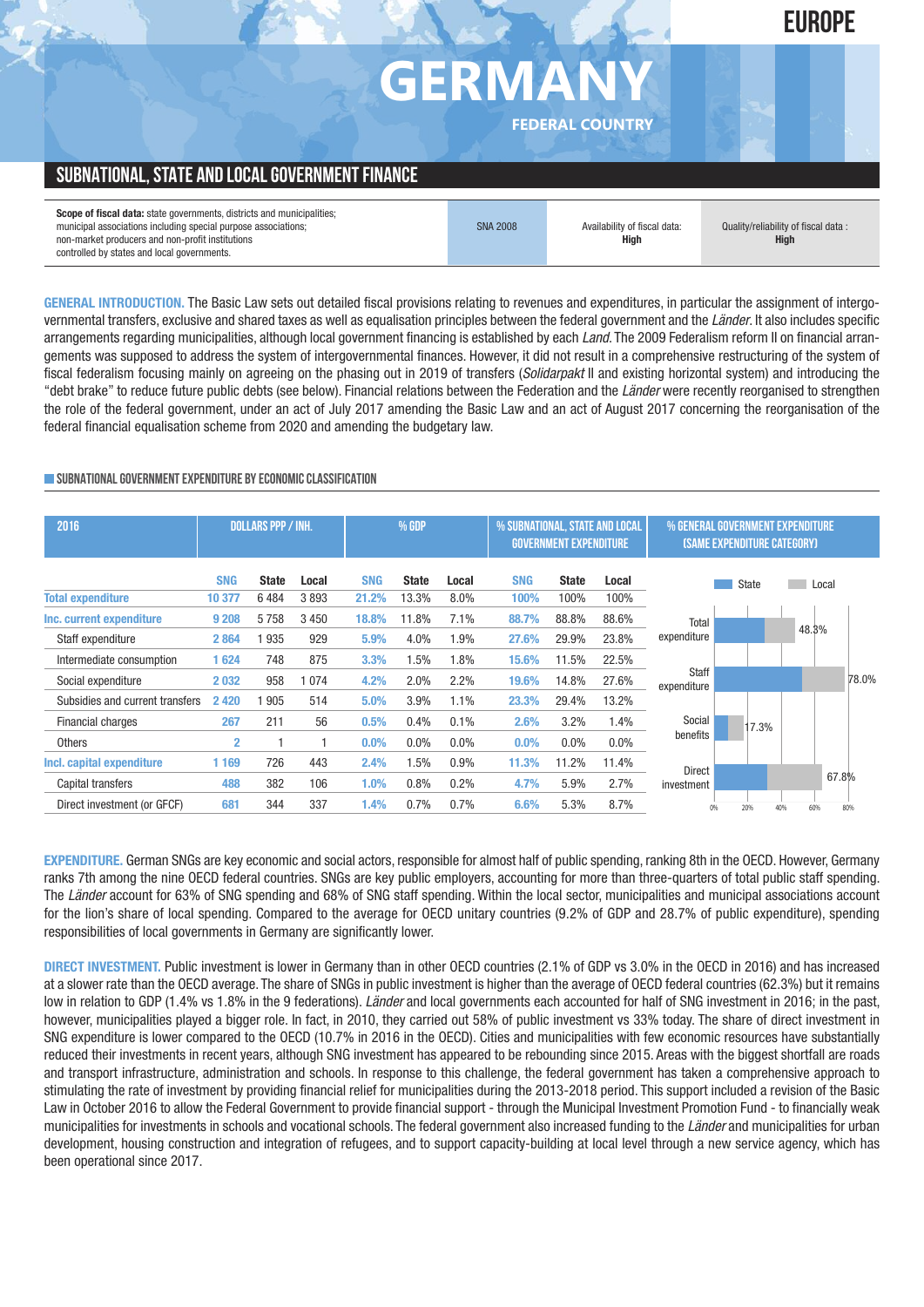#### **SUBNATIONALGOVERNMENTEXPENDITURE BYFUNCTIONALCLASSIFICATION – COFOG**



Social protection, general public services and education are the three main areas of SNG spending, weighing between 21% and 28% of SNG expenditure. German SNGs are responsible for the large majority of overall public spending in the areas of education, recreation and culture, security and public order and housing and community amenities (more than 80%). Health is a notable exception, as it is mostly a federal competence in Germany. The primary areas of *Länder* spending are general public services, education and social protection. Local government spending goes primarily to social protection, general public services, education and economic affairs/transport. Social protection expenditure has increased significantly in recent years as a result of new responsibilities transferred to municipalities (e.g. childcare and youth services but also services related to the Asylum Seekers Benefits Act).

#### **SUBNATIONALGOVERNMENT REVENUE BYCATEGORY**



**OVERALL DESCRIPTION.** Intergovernmental finances are characterised by strong horizontal and vertical interdependences. Public revenue legislation is designed to ensure that the responsibilities of the different levels of government are properly financed. *Länder* account for 62% of total SNG revenue vs 38% for the local level. Tax revenues are the main source of revenue of SNGs, followed by grants and subsidies, then tariffs and fees. The shares of tax revenues in SNG revenue and GDP are significantly higher than in the OECD on average (7.1% of GDP and 44.6% of SNG revenue) as well as in OECD federations (8,8% of GDP and 47,5% of SNG revenue). The share of tax revenues is significantly higher at state level than at local level where the weight of taxes and grants is more balanced while tariffs and fees account for a significant part of local government revenue.

**TAX REVENUE.** The Constitution (Art. 106.3) allocates several particularly important taxes to the Federation, *Länder* and, to a certain degree, the municipalities. The taxes and their distribution are determined by the federal government and Bundestag, and subjected to the approval of the Bundesrat. SNG tax revenues encompass both shared and own-source taxes. Shared taxes include the PIT (tax on wages and salaries, assessed income tax, withholding taxes on interest and dividends), the corporate income tax (CIT), the value-added tax (VAT) and the motor vehicle tax (since 2009). The PIT, CIT and VAT account for 74% of SNG tax revenue (i.e. 9.0% of GDP). The PIT is the most important source, representing 41% of SNG tax revenue and 23.5% of SNG total revenue. It is followed by the VAT (29% of SNG tax revenue and 16% of SNG total revenue). The CIT is well behind with 3.6% of SNG tax revenue and 2.0% of SNG total revenue.

*Länder* have little real influence on their revenues as most of their tax revenue comes from shared PIT, CIT and VAT (84%). According to tax sharing arrangements, they receive 43.5% of the tax on wages and salaries collected nationally and 50% of the two withholding taxes on dividends and interest. Overall, the *Länder* received 77% of the subnational PIT and the local level the remaining 23%. *Länder* received around 48% of VAT collected nationally and most of the SNG VAT (95.5%). One-quarter of VAT receipts are allocated to financially weaker *Länder*, as a supplementary portion through the equalisation scheme, while the remaining 75% are distributed to each *Land* according to its population. *Länder* receive 50% of the CIT collected nationally, equivalent to all SNG CIT (because municipalities do not benefit from this tax). PIT and CIT revenues are distributed among each *Land* based on the revenue collected within their territory (principle of fair return). *Länder* also collect own-source taxes, the most important being the real property transfer tax (4.3% of *Länder* tax revenue), the inheritance tax (2.2%), the betting and lottery tax, the beer tax and a fire protection tax.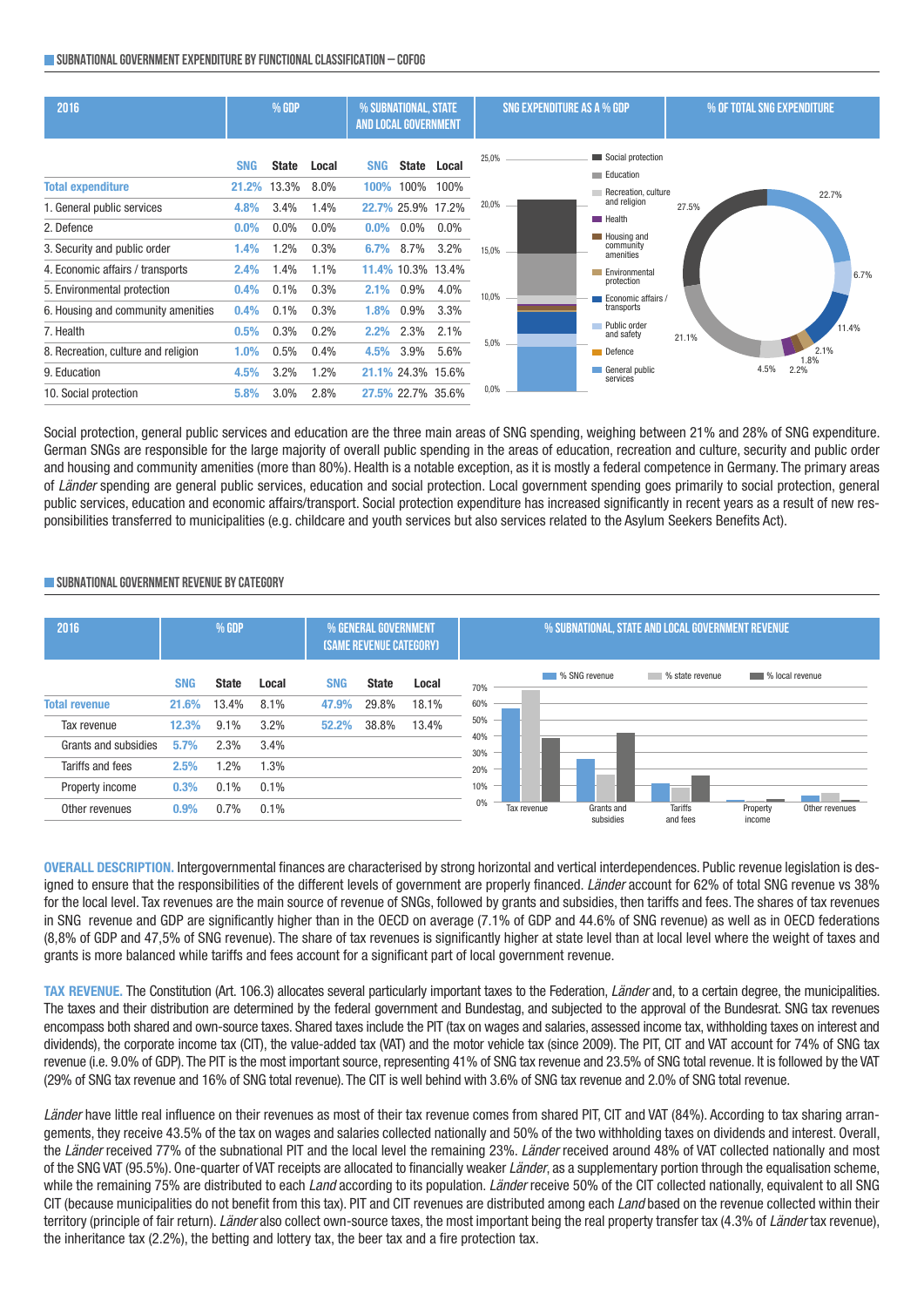# **GERMA**

**FEDERAL COUNTRY**

At local level, only municipalities are funded through taxes. The districts (*Kreis*) have no municipal taxes. Municipalities benefit from a share of PIT (14%) and VAT (2.3%). PIT represented 37% of local tax revenue and 14% of total local revenue in 2016 while VAT accounted for respectively 5% and 2%. Other municipal tax revenues are own-source taxes including primarily the local business tax (*Gewerbesteuer*) and the recurrent property tax (*Grundsteuer*) as well as some minor taxes such as the trade tax, the local tax on entertainment and the dog tax.

The local business tax is the most important municipal tax, representing 44% of municipal tax revenue, 17% of total municipal revenue and 1.4% of GDP in 2016. It is important to note that the total local business tax collected in Germany is more significant (1.6% of GDP) but municipalities only retain a share of the receipts that they collect (84% in 2016) and transfer the difference to the federal government (4% of total receipts) and the States (12%) as part of the equalisation mechanisms. Levied on all industrial and commercial companies, the rate of the local business tax is a combination of a uniform tax rate of 3.5% (base rate) and a municipal tax rate set by municipalities (*Hebesatz* or multiplier).

The recurrent property tax amounted to 0.4% of GDP in 2016, among the lowest among the OECD countries (1.1% of GDP on average in the OECD), accounting for 14% of local tax revenue and 5% of local revenue. Paid by property owners, it is levied on real property used for agriculture and forestry (category A) and constructible real property or real property with buildings (category B). It is calculated by multiplying the assessed value of the real property, the real property tax rate (depending on the type of property) and the municipal multiplier. The property tax is currently being reformed, as its valuations date back to 1964 (Western Germany) and even 1935 (Eastern Germany). The Constitutional Court has recently ruled that valuations must be updated by 2024 in an effort to make the tax system more efficient. The Constitutional Court has given the federal government until the end of 2019 to come up with a new method of calculating the tax.

**GRANTS AND SUBSIDIES.** Article 107 of the Constitution outlines the Principle whereby all Germans throughout the Federation should be on equal footing when it comes to living conditions. It also addresses equalisation and the Law on Fiscal Equalisation (*Finanzausgleichsgesetz*).Arrangements are complex and involve vertical and horizontal mechanisms, equalising mainly for revenue (only small adjustments for expenditure needs based on population dispersion for example). These arrangements are being revised (see below). At *Länder* level, there are currently three main categories of grants and equalisation mechanisms:

- Vertical equalisation from the federal level to the regional level to correct vertical fiscal imbalances, through VAT sharing among the *Länder* according to a redistribution formula (see above).
- Horizontal equalisation between the poor and rich *Länder* aiming to ensure public services are delivered in all regions. This is a mechanism for equalising the fiscal capacities of the *Länder*, and is funded entirely by the *Länder* through an inter-state revenue pool to which richer *Länder* pay and from which *Länder* with lower-than-average fiscal capacity draw according to a formula. Fiscal capacity refers to the per capita tax revenue of the *Länder* and the municipalities.
- Vertical equalisation through additional transfer payments to supplement fiscal equalisation for poorer states, notably from the former East Germany. Starting in 2019, *Länder* in the former East Germany and Berlin will no longer receive "supplementary grants for special needs" to compensate for their lack of infrastructure and municipal structure (Solidarity Pact II).

At the local level, there is no direct federal grant to local governments, only grants from their respective *Land*. Grants represent a significant source of revenue and comprise general, compensation, investment and specific grants. The principle of municipal equalisation is also enshrined in the Constitution and each *Land* is in charge of defining and implementing its own equalisation mechanism. Overall, current grants accounted for 88% of total grants and subsidies, the remaining 12% being capital grants.

A reform of the equalisation system is to be introduced in 2020. It will abolish explicit equalisation transfers among *Länder* and increase the role of the federal level. The *Länder* will receive a higher share of VAT revenue and more compensation via vertical transfers from the federal government, thus contributing to greater fiscal equalisation.

**OTHER REVENUES.** They represent a significant source for SNGs, accounting for almost 17% of SNG revenues (19% for the local level and 15.3% for states). User charges and fees paid by local citizens and corporations as users of local public services make up the bulk of "other revenues", especially for local governments. Revenues from assets are not an important part of SNG revenue.

| 2016                          | <b>DOLLARS PPP/INH.</b> |              |         | % GDP      |              |         | ' % General Government debt |              |       | % SNG DEBT |              |       |
|-------------------------------|-------------------------|--------------|---------|------------|--------------|---------|-----------------------------|--------------|-------|------------|--------------|-------|
|                               | <b>SNG</b>              | <b>State</b> | Local   | <b>SNG</b> | <b>State</b> | Local   | <b>SNG</b>                  | <b>State</b> | Local | <b>SNG</b> | <b>State</b> | Local |
| Total outstanding debt 13 247 |                         | 10 793       | 2 453   | 27.1%      | 22.1%        | $5.0\%$ | 35.5%                       | 28.9%        | 6.6%  | 100%       | 100%         | 100%  |
| Financial debt*               | 13 145                  | 10 754       | 2 3 9 0 | 26.9%      | 22.0%        | 4.9%    | 35.8%                       | 29.3%        | 6.5%  | 99%        | 99.6%        | 97%   |

#### **SUBNATIONALGOVERNMENTFISCAL RULES AND DEBT**

\* Currency and deposits, loans and bonds